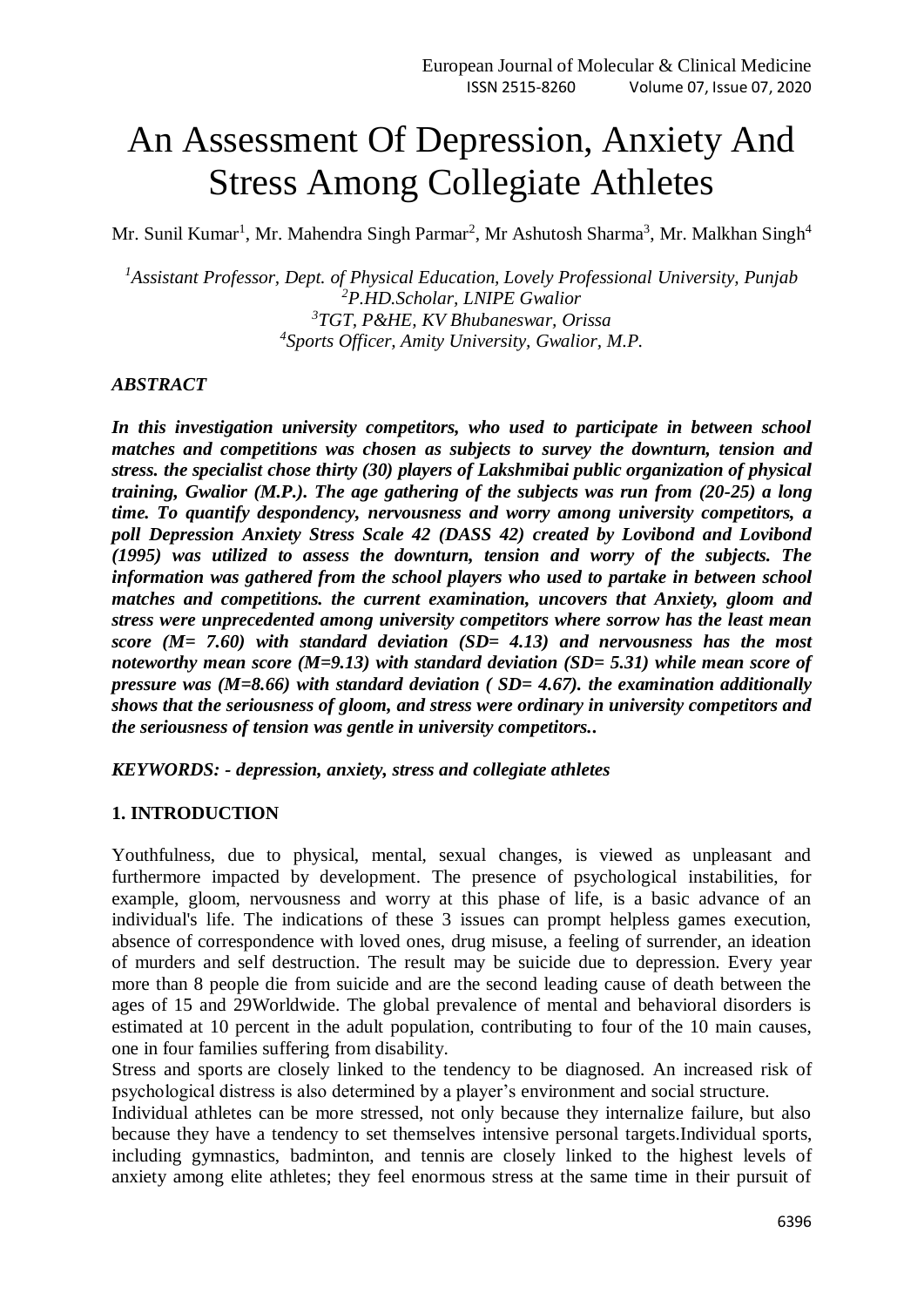perfection and the consent of a judge to distinguish themselves from the competition.Team athletes also engage in perfectionist behaviour, but may not as far as individual sport athletes are concerned.Team sports can be stressful due to competition, team dynamics or coaching problems but sports can be attributed more internally, such as shame after failure, which is linked with depressing symptoms .

Sportsmen are viewed as important mental health indicators for depression, anxiety and stress. If emotional disorders are not detected and targeted, psycho-logical morbidity will unfortunately increase and unwanted effect throughout their professions and lives.

The body is undermined with outside or interior powers during upsetting conditions that lead to an adjustment in its homeostasis .The versatile changes that can be social or physical in the body during pressure. Physiologically, stress animates thoughtful sensory system actuation and hypothalamic-pituitary-adrenal pivot .Most research has been conducted on adults on depression, anxiety and stress. This study was therefore done to evaluate for sports persons, the prevalence of depression, anxiety and stress.

## **2. METHODOLOGY**

*Subject* 

To evaluate the downturn, nervousness and worry among university competitors, who used to participate in between school matches and competitions. For this examination, the specialist chose thirty (30) players of Lakshmibai public organization of physical instruction, Gwalior (M.P.). The age gathering of the subjects was gone from (20-25) a long time.

*Tool* 

To gauge discouragement, tension and worry among university competitors, a survey Depression Anxiety Stress Scale 42 (DASS 42) created by Lovibond and Lovibond (1995) was utilized to assess the downturn, uneasiness and worry of the subjects. The information was gathered from the school players who used to partake in between school matches and competitions. seriousness rating record of Depression Anxiety Stress Scale 42 (DASS 42) created by Lovibond and Lovibond (1995)

|                         | Depression | Anxiety   | <b>Stress</b> |
|-------------------------|------------|-----------|---------------|
| Normal                  | $0 - 9$    | $0 - 7$   | $0 - 14$      |
| Mild                    | $10 - 13$  | $8 - 9$   | $15 - 18$     |
| Moderate                | $14 - 20$  | $10 - 14$ | $19 - 25$     |
| Severe                  | $21 - 27$  | $15 - 19$ | $26 - 33$     |
| <b>Extremely Severe</b> | $28+$      | $20+$     | $34 +$        |

## *Statistical Techniques*

For the present study, the descriptive statistic was applied to analyse the data.

## **3. RESULT**

The values of descriptive statistics of depression, anxiety, and stress among collegiate athlete were presented in following tables and figure.

Table 1.descriptive statistics of depression, anxiety, and stress among collegiate athlete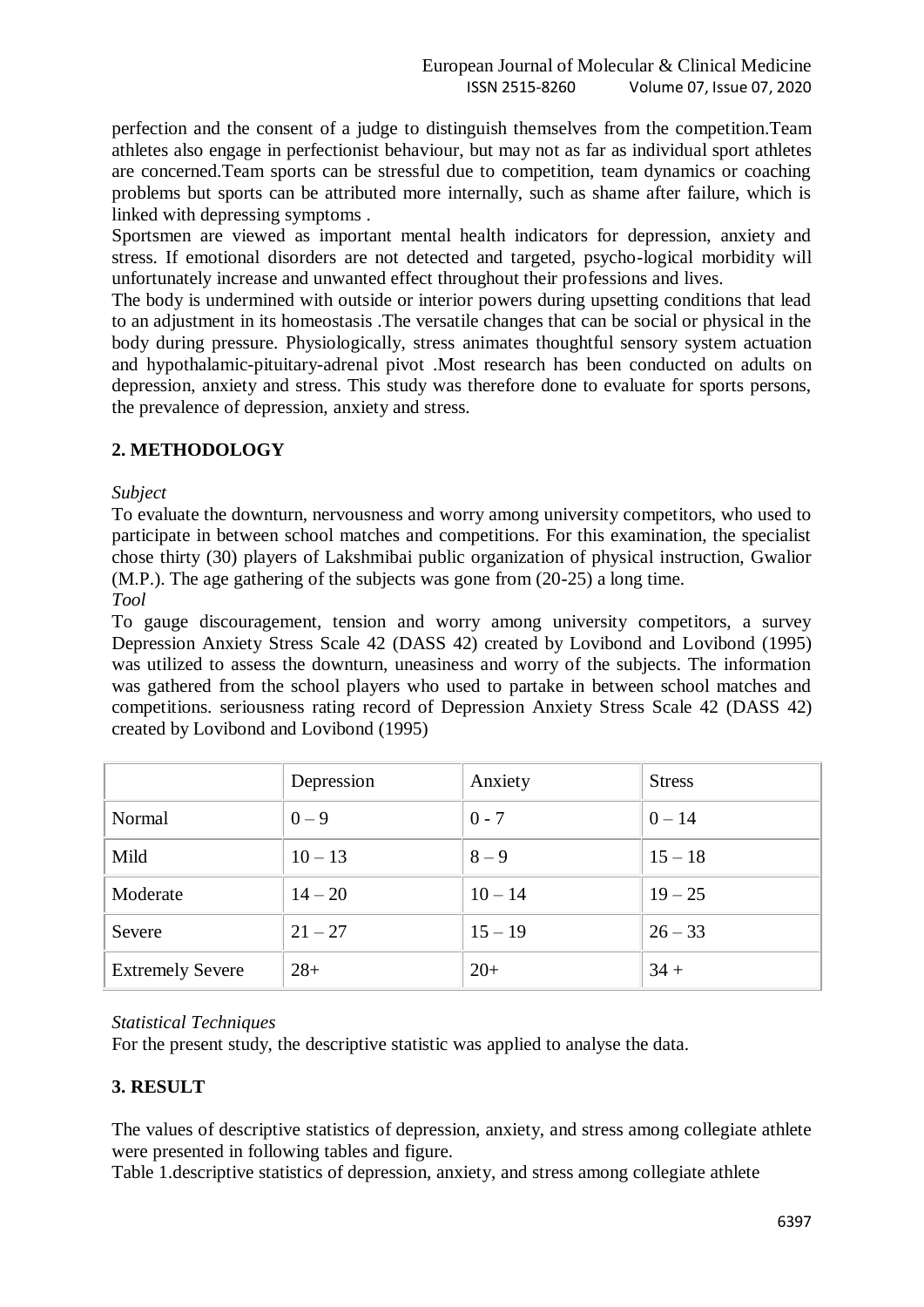|            |    | Mean   | <b>Std. Deviation</b> |
|------------|----|--------|-----------------------|
| depression | 30 | 7.6000 | 4.13083               |
| anxiety    | 30 | 9.1333 | 5.31218               |
| stress     | 30 | 8.6667 | 4.67126               |
|            |    |        |                       |



Figure 1 means and S.D. of depression, anxiety, and stress among collegiate athlete

### **4. DISCUSSION & CONCLUSION**

Table 1 show the quantity of members who addressed each question. Alongside that, it gives the mean and standard deviation of despondency, nervousness, and worry among university competitors. Nervousness, wretchedness and stress were extraordinary among university competitors where misery has the most reduced mean score (M= 7.60) with standard deviation (SD= 4.13) and tension has the most noteworthy mean score (M=9.13) with standard deviation (SD= 5.31) while mean score of pressure was (M=8.66) with standard deviation ( SD= 4.67). the investigation likewise shows that the seriousness of discouragement, and stress were ordinary in university competitors and the seriousness of nervousness was gentle in university competitors. The examination Depression, Anxiety, and Stress Symptoms among Football Players in Iceland: The Effects of Injuries, Overtraining and Insecurity by Bjornsdottir, M., M (2018) shows the downturn had the least mean score  $(M = 3.87, SD = 5.06)$  and stress the most noteworthy  $(M = 7.34, SD = 6.45)$  and uneasiness (M=4.23, SD=4.66) [9].

Figure 1 also demonstrates the distribution of athletes mean score with standard deviation on DASS-42.

On the basis of findings of current study, we can conclude the following conclusion:

 $\triangleright$  The level of depression and stress among collegiate athlete was normal.